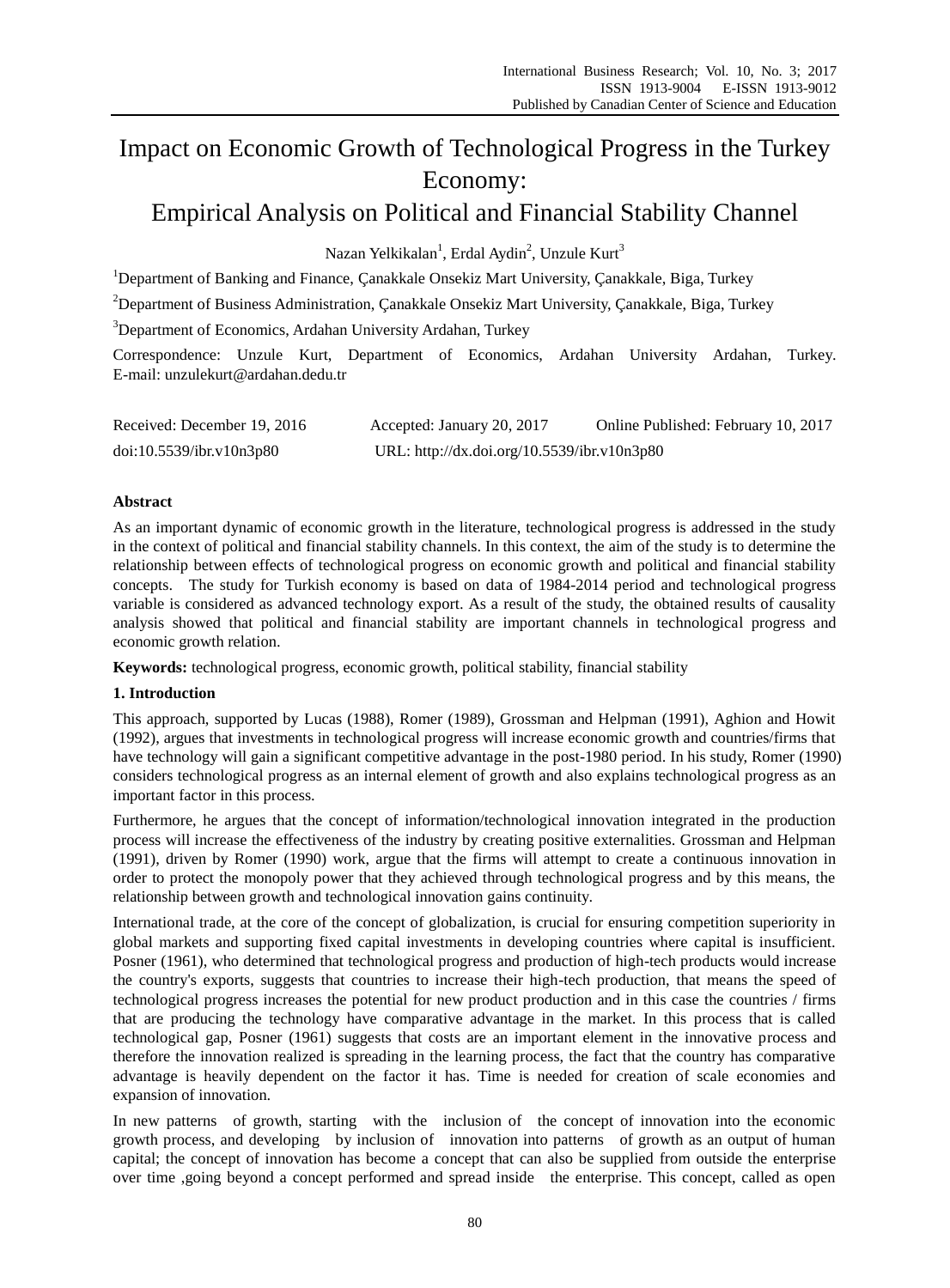innovation, was first described in the study by Chesbrough (2003). The concept of open innovation suggests that information that will reveal innovation can be supplied from inside or outside the enterprise. Chesbrough (2006) stated in his study that in the closed innovation model, company's research projects arise from its internal technology accumulation and develops, and go through production process and finally, some of them are put on market. Projects involve only the input and output phases of projects, that's why the system is called as closed. In the open innovation model, projects can arise from internal or external technology sources, and new technology can be integrated into the project at various stages. However projects can get into or come out market in many different ways.

Technological progress, which is placed on the basis of economic growth, is not only limited to the domestic market but also helps in that the country has an important advantage in international trade and supporting R&D activities by increasing total exports with advanced technology exports. On the other hand, the preservation of the technological innovations emerged as a result of R&D activities is another important point in the development of these activities. In this context, the functioning of legal regulations, such as the protection of intellectual property rights, supports technological innovations to emerge in the market. Because the number of patents in the country is an important factor on the country's technological progress and innovative image. In this case, the increase of the production of high technology in a country is related to R&D activities, therefore, to human capital accumulation. At the same time, the legal basis for the regulation of patents and trademarks of high technology products, emerged as a result of R&D activities carried out by human capital, must be sound. The investor, who benefits from the profit at the highest rate, is encouraged to make more production and develop technology with these rights protected in a sound legal basis.

The aim of this study is to determine the channels of the concept of technological progress that has an important place as a production factor for countries, which is affective in the said relation. This study is important at the point of determining the relation between the high technology exports, considered as a technological progress indicator that emerged as a result of R&D expenses, and political and financial stability of the country; evaluation of this relationship within the scope of economic growth and combining the concepts of stability and technological progress which are two important and prominent concepts in economic growth and achievement of international competitiveness. Because, as two different concepts in the country's economy, political and financial stability and technological progress are closely related to the important parameters, such as international trade, investment, capital movements, that determine the state of the countries in the world economy.

#### **2. Literature Review**

In literature review that is made in the scope of the study, it is detected that number of studies that examines the relationship between political and financial stability and advanced technology exports / technological progress is very limited. The literature focuses more on relationship of financial and political stability between economic growth, on the other hand studies that are made place the concept of technological progress on the basis of economic growth. In this context, in this study it is accepted that technological progress is an important influence on economic growth and it takes the factors in which this relationship interacts into account in context of stability. Literature search, which has been made in this direction, includes technological progress / innovation / human capital and economic growth relationship and the relationship of these variables with stability and listed in table 1.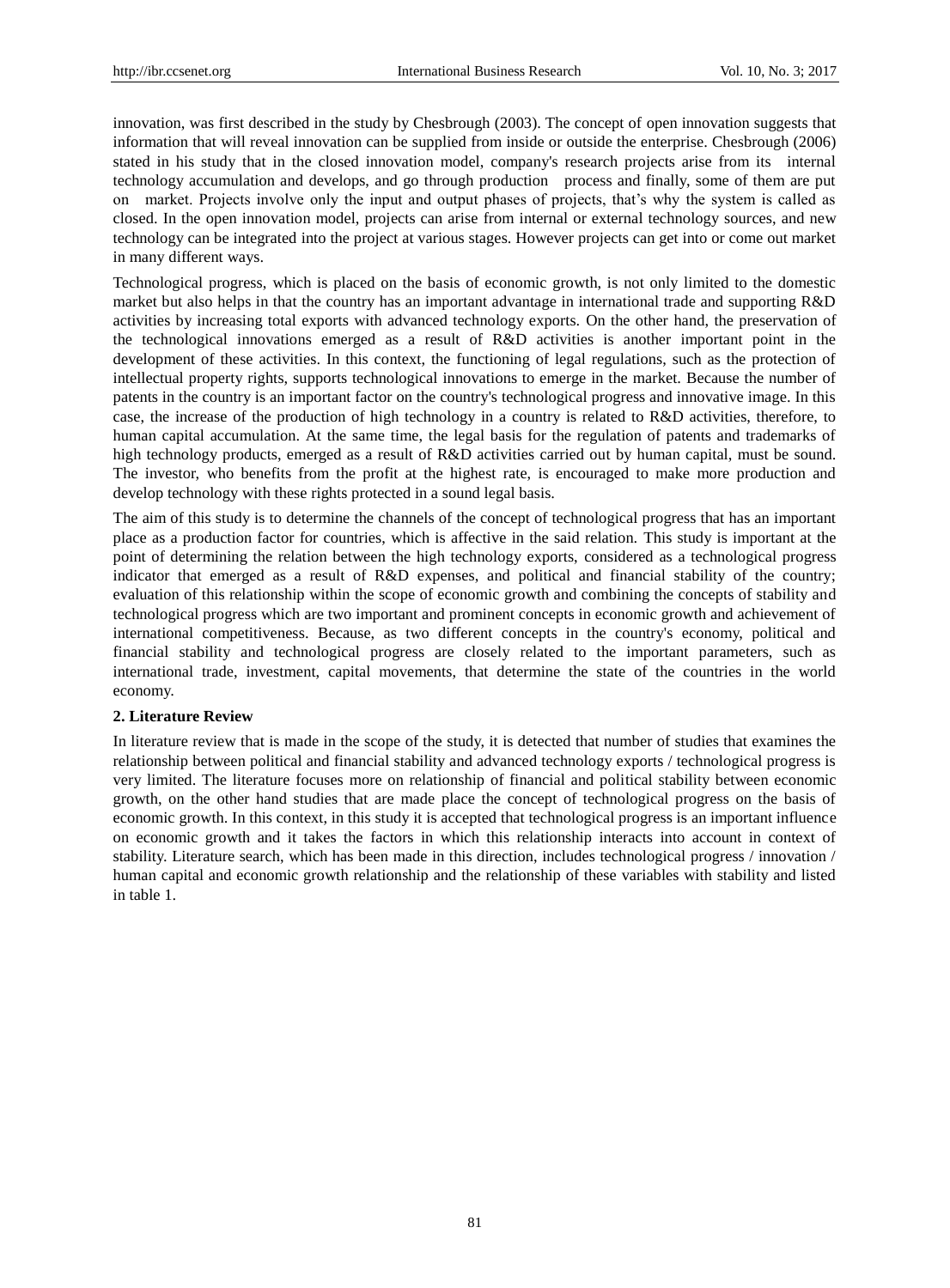## Table 1. Literature Review

| Author(s)              | Country                     | <b>Period</b> | Variable(s)                                            | Result(s)                                                                          |
|------------------------|-----------------------------|---------------|--------------------------------------------------------|------------------------------------------------------------------------------------|
| Ülk ü(2004)            | 20 OECD<br>member           | 1991-1997     | R&D expenditure                                        | Innovation effects positive and statistical                                        |
|                        | 10 OECD non-member          |               | Innovation                                             | significant to GDP per capita                                                      |
|                        | country                     |               | GDP per-capita                                         |                                                                                    |
| Almeida<br>and         | 88 developed country        | 1996-2003     | Political stability                                    | There is a positive correlation between                                            |
| Teixero (2007)         |                             |               | High-tech export                                       | political stability and innovation with the                                        |
|                        |                             |               | R&D expenditure<br>Number of patent                    | high-technology export.                                                            |
|                        |                             |               | Direct foreign capital investments                     |                                                                                    |
| Erdil etc. (2009)      | 131<br>developed<br>and     | 1995-2006     | Information communication technology                   | Information communication technology                                               |
|                        | developing country          |               | exports                                                | exports effects to GDP                                                             |
|                        |                             |               | <b>GDP</b>                                             |                                                                                    |
| Falk (2009)            | 22<br><b>OECD</b><br>member | 1980-2004     | R&D expenditure                                        | There is a positive correlation between                                            |
|                        | country                     |               | High-tech export                                       | R&D expenditure high-tech export and                                               |
|                        |                             |               | Economic growth                                        | economic growth                                                                    |
| Wu (2010)              | China                       | 1998-2007     | R&D expenditure                                        | Innovation effects to economic growth in                                           |
|                        |                             |               | Innovation rate<br>Number of patent                    | the<br>regions where a number of regional $R \&$                                   |
|                        |                             |               | Stock of patent                                        | D activities                                                                       |
|                        |                             |               | Economic Growth                                        |                                                                                    |
| Yapraklı<br>and        | Turkey                      | 1980-2008     | Labor force                                            | Information communication technology                                               |
| Sağlam (2010)          |                             |               | Human capital                                          | positive effects to economic growth in                                             |
|                        |                             |               | Telecommunication investment                           | the short and long term.                                                           |
|                        |                             |               | Produce price index                                    |                                                                                    |
|                        |                             |               | Population                                             |                                                                                    |
|                        |                             |               | <b>GDP</b>                                             |                                                                                    |
| Yeo (2010)             | <b>USA</b>                  | 1988-2007     | Innovation<br>Economic performance                     | Innovation positive effects to economic<br>performance.                            |
| Güloğlu<br>andTekin    | High-income<br><b>OECD</b>  | 1991-2007     | R&D expenditure                                        | R&D expenditure effects to innovation.                                             |
| (2012)                 | countries                   |               | Innovation                                             | Technological change effects to economic                                           |
|                        |                             |               | Economic growth                                        | growth.                                                                            |
| Kılavuz<br>and<br>A.   | 22 developing country       | 1998-2006     | High - tech export and import                          | High-tech export, low-tech import and                                              |
| Top <i>q</i> u (2012)  |                             |               | Low - tech export and import                           | investment positive affects to economic                                            |
|                        |                             |               | Population                                             | growth.                                                                            |
|                        |                             |               | Investment                                             |                                                                                    |
|                        |                             |               | <b>GDP</b>                                             |                                                                                    |
| Tüylüoğlu<br>and       | 26 developed                | 1998-2007     | R&D expenditure<br>Human capital                       | Protection of Intellectual property right<br>negative effects to innovation in the |
| Sara $\varphi(2012)$   | 18 developing country       |               | Intellectual property right                            | developing country despite that positive                                           |
|                        |                             |               | Number of residents patent                             | effects in the developed country.                                                  |
|                        |                             |               | Direct foreign investment                              |                                                                                    |
|                        |                             |               | Trade openness                                         |                                                                                    |
| Zhang, Song and He     | Pekin                       | 1991-2010     | Direct foreign investment                              | There is relationship innovation and                                               |
| (2012)                 |                             |               | Technology                                             | economic growth in the long term.                                                  |
|                        |                             |               | Number of patent                                       |                                                                                    |
|                        |                             |               | Economic growth                                        |                                                                                    |
| Amoghouss<br>and       | 19<br><b>OECD</b><br>member | 2001-2009     | entrepreneurship<br>Innovation                         | Entrepreneurship and innovation positive<br>effect to economic growth.             |
| Ibourg $(2013)$        | country                     |               | Economic growth                                        |                                                                                    |
| Göger (2013)           | Developing<br>11 Asia       | 1996-2012     | R&D expenditure                                        | of R&D<br>Increasing<br>expenditure,                                               |
|                        | County                      |               | High-tech export                                       | High-tech export increases                                                         |
|                        |                             |               | Information communication Technologies                 | information<br>communication<br>to                                                 |
|                        |                             |               | export                                                 | technologies export and economic growth                                            |
|                        |                             |               | Economic growth                                        |                                                                                    |
| Işık (2014)            | Turkey                      | 1990-2010     | Patent expenditure                                     | There<br>is<br>unidirectional<br>causality                                         |
|                        |                             |               | Economic growth                                        | relationship between patent expenditure                                            |
| Erdem                  |                             | 1970-2010     | Number of patent                                       | and economic growth.<br>There is positivity relationship between                   |
| and<br>Köseoğlu (2014) | Turkey                      |               | competition power index                                | technological change and competition                                               |
|                        |                             |               |                                                        | power.                                                                             |
| and<br>Yıldız<br>Dam   | <b>BRICS-TM</b> countries   | 2000-2012     | Public and private sector R&D expenditure              | R&D positivity effects to economic                                                 |
| (2016)                 |                             |               | Number of patent                                       | growth and innovation.                                                             |
|                        |                             |               | Economic growth                                        |                                                                                    |
| Sungur, Aydın and      | Turkey                      | 1990-2013     | R&D expenditure                                        | Innovation<br>is<br>R&D<br>support<br>to                                           |
| Eren $(2016)$          |                             |               | Number of researchers                                  | investment, export and economic growth                                             |
|                        |                             |               | Number of patent                                       |                                                                                    |
|                        |                             |               | Export                                                 |                                                                                    |
| Malatyalı (2016)       | Turkey                      | 1989-2014     | Economic growth<br>Technological developments Economic | growth is<br>economic<br>supported by.                                             |
|                        |                             |               | growth                                                 | technological developments.                                                        |
| Işık<br>and<br>Kılınç  | Selected country group      | 1990-2011     | R&D expenditure                                        | There is positive relationship between                                             |
| (2016)                 |                             |               | Electronic product export                              | electronic product export and GDP with                                             |
|                        |                             |               | GDP                                                    | R&D expenditure                                                                    |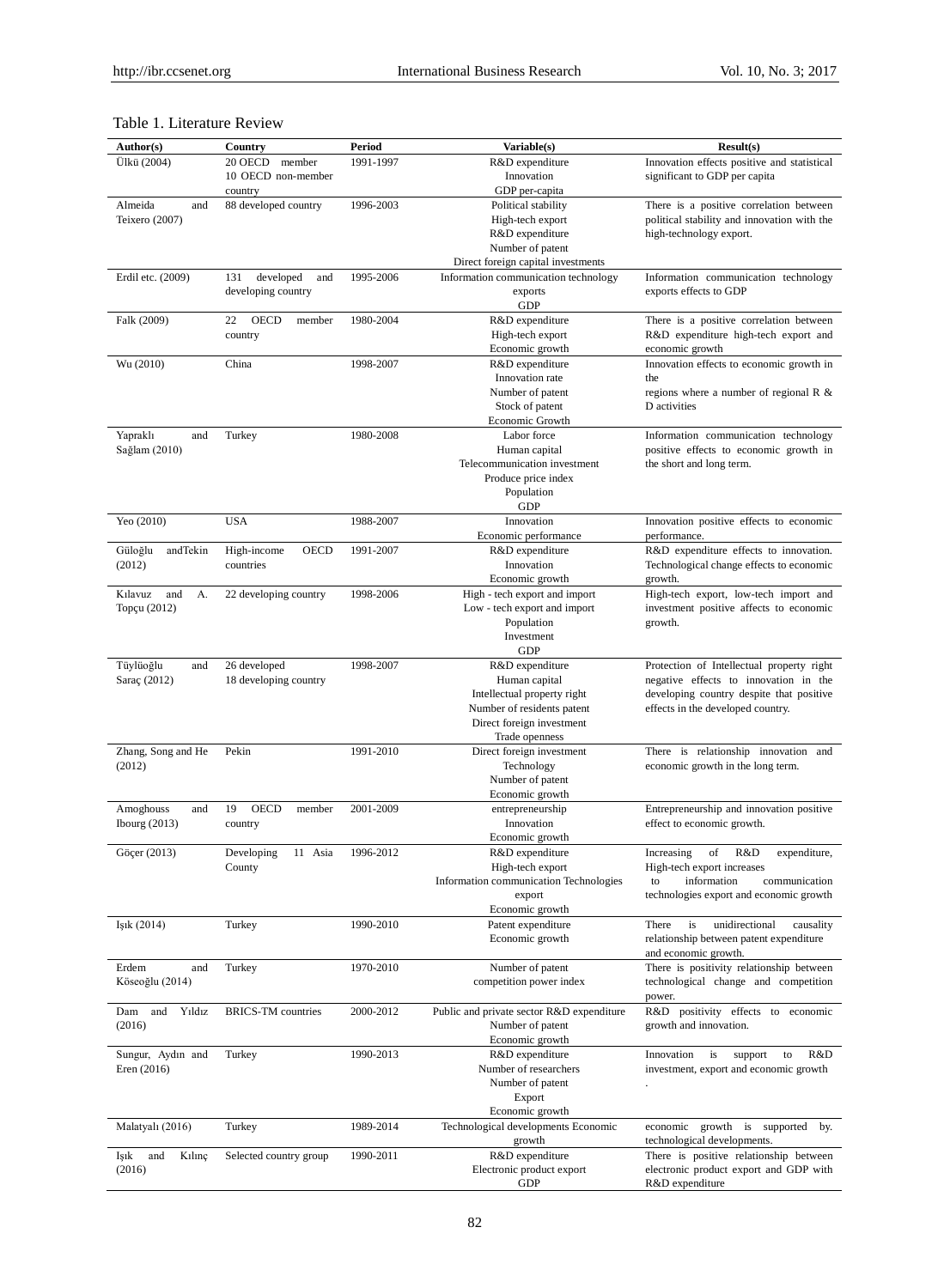#### **3. Econometric Analysis**

The interrelationship between political stability, financial stability and high technology exports in Turkish economy are analyzed via the Vector OE Regression Model (VAR) model for the period 1984-2014. The interrelationship between these variables have been tried to be determined with Granger causality analysis, action and reaction functions, and variance separation methods. In the literature the high-tech export data used in the analysis is considered as the demonstration of technological progress which is one of the dynamics of economic growth, and its relationships with political stability and financial stability are expressed, as being the source of stable growth.

#### *3.1 Data Set*

The political stability and financial stability data used in the analysis were obtained from the PRS Group International Risk Quide database, and advanced technology export data were obtained from the World Bank database. The variables used in the analysis, their sources, and symbols representing them are given in table 2.

Table 2. Variables Used in Analysis

| <b>Symbol</b> | <b>Variable Name</b>       | Reference       |  |
|---------------|----------------------------|-----------------|--|
| tec           | High-Tech Export           | World Bank      |  |
| pr            | <b>Political Stability</b> | <b>ICRG PRS</b> |  |
| $_{\rm fr}$   | <b>Financial Stability</b> | <b>ICRG PRS</b> |  |
| gr            | Economic Growth            | World Bank      |  |

According to Table 1; tec represents advanced technology export, pr represents political stability, gr represents economic growth and fr represents financial stability. In addition to this, d indicates that subtraction is applied to the series.

#### *3.2 Method*

In the study, the Vector Autoregressive Model (VAR) and Granger causality method were used in the determination of causality relations between variables. Moreover, the interrelationship between the variables were investigated by making use of the action and reaction functions and of the results of variance separation concerning model. The VAR model is used to determine the interrelationship between the series used at any moment in time. The VAR model, a dynamic model, considers the delayed values of all variables, and with this feature, it has a more flexible structure. Accordingly, bivariate VAR model is as follows (Mucuk and Alptekin 2008: 162).

$$
yt = a_1 + \sum_{i=1}^{p} b_{1i} y_{t-i} + \sum_{i=1}^{p} b_{2i} x_{t-i} + v_{1t}
$$
 (1)

$$
xt = c_1 + \sum_{i=1}^{p} d_{1i} y_{t-i} + \sum_{i=1}^{p} d_{2i} x_{t-i} + v_{2t}
$$
 (2)

In the model, p represents the length of the delays; v represents random error terms, of which means are zero, covariance with their delayed values are zero, variances are constant, with normal distribution.

In the VAR model it is possible to interpret variance separation and action and reaction functions. Variance separation and action and reaction functions allow to comment on the errors of the VAR model. A generalized action and reaction function not affected by the order of the variables included in the VAR model, is used in the action and reaction function revealing the direction and duration of the reaction given by the other variable for standard weekly shock occuring at a variable. In addition, variance separation denotes that to what extend the variances in the variables used are resulted from itself, and to what extend those are resulted from other variables (Bozdagli and Ozpinar, 2011: 52-56). Finally, Granger causality analysis equations used for the determination of causality relations between variables are as follows (Gujarati, 2001: 620-623).

$$
X_t = \sum_{i=1}^n \alpha_i Y_{t-i} + \sum_{j=1}^n \beta_j X_{t-j} + u_{1t}
$$
\n(3)

$$
Y_t = \sum_{i=1}^{m} \gamma_i Y_{t-i} + \sum_{j=1}^{m} \delta_j X_{t-j} + u_{2t}
$$
\n(4)

Here, if the predicted values of Y in the equation (3) are statistically significant and different from zero  $(\sum_{i=1}^{n} \alpha_i \neq 0)$ , and , if the predicted values of X in the equation (4) are statistically significant and not different from zero( $\sum_{j=1}^{m} \delta_j = 0$ ), then, the direction of the causality is toward  $Y \to X$ . Conversely, in the equation (3), if  $\sum_{i=1}^{n} \alpha_i = 0$  ve  $\sum_{j=1}^{m} \delta_j \neq 0$ , then, the direction of the causality is toward X→Y. In both equations, if the coefficients of Y and X are statistically significant and different from zero, there is a mutual causality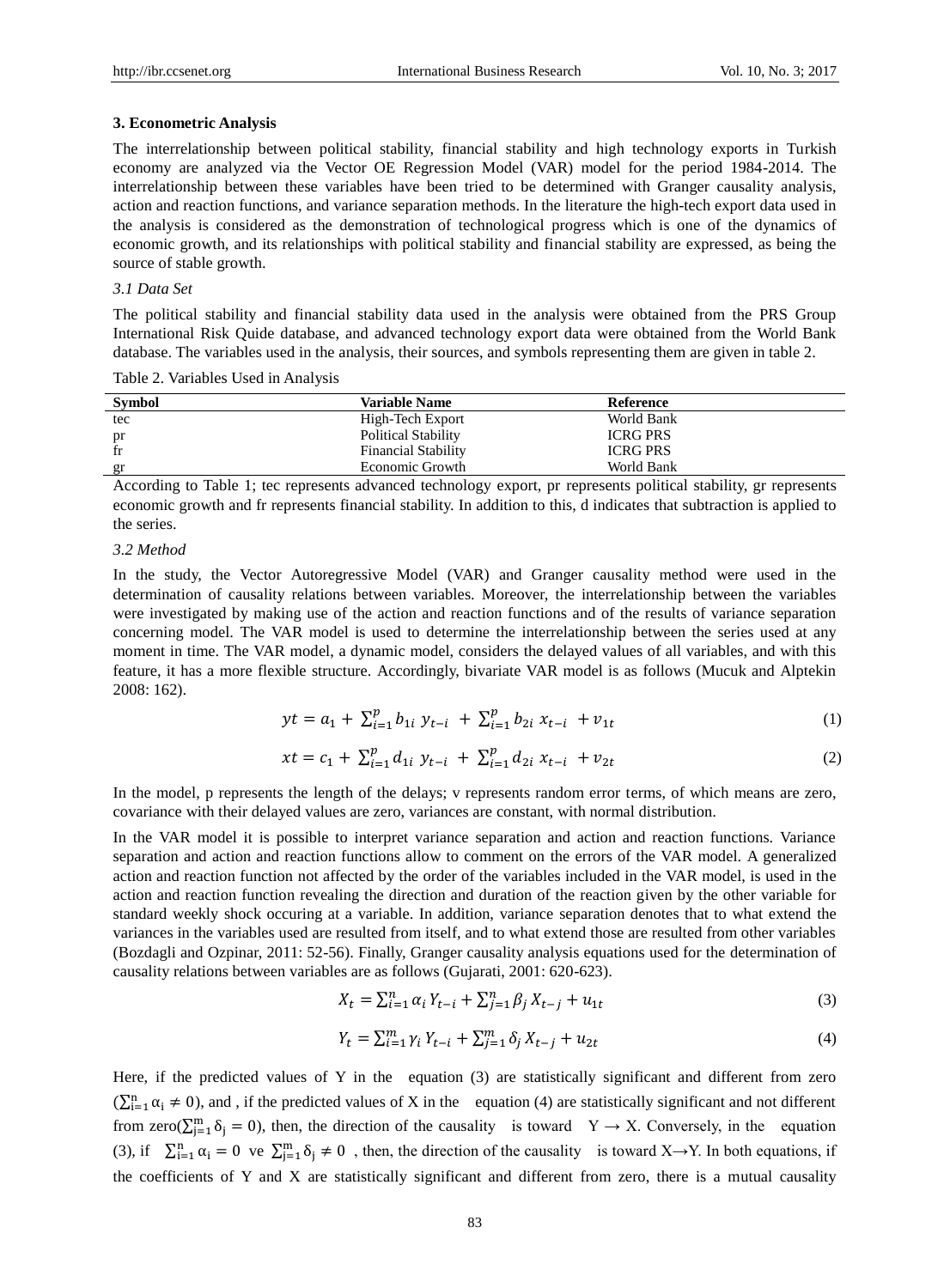relationship between the variables. In both equations, if the coefficient sets of Y and X variables are statistically insignificant, there is no causality relation between variables.

If we use equation (1) to identify ADF unit root test which is used to investigate the stability of time series, provision of  $\gamma = 0$  equality in  $\gamma$  parameter in the equation shows that t Y contains unit root.

$$
\Delta Y_t = \alpha + \gamma Y_{t-1} + u_t \tag{5}
$$

Including additional differences of terms in the test equation leads to a decrease in degree of freedom in ADF test and loss of power in the test procedure.

## $H_0: \gamma = 0$ , : Serial is contains unit root.  $H_1: \gamma < 0$ , : Serial is not contains unit root.

PP approach, which is an alternative test, considers the existence of unknown forms of autocorrelation and the conditional variable variance situation in the error term and uses non-parametric correction to solve the autocorrelation problem. For both tests, the fact that t statistic is larger than critical values leads to the rejection of null hypothesis which implies that the corresponding series contains unit root. Dickey-Fuller Test (DF) and Augmented Dickey-Fuller Test assume that error terms are statistically independent and have a constant variance. In their study, Phillips and Perron (1988) stated that it is necessary to make sure that there is no correlation between error terms and that they have a constant variance while DF and ADF procedure is being performed and expanded this assumption about error terms (Balan 2016:528).

#### *3.3 Pre - Test Results*

Unit root tests with Augmented Dickey Fuller and Phillips Perron unit root test models were conducted through three options which are stationary, trend stationary and trendless non-stationary. In both model all variables, except economic growth, include unit root at values for the level. In this case, there was subtraction applied to free the series from the unit root, and determined that in the first differences of all series no unit root included.

|      | <b>ADF Unit Root Test</b> |                  |             | <b>PP Unit Root Test</b> |                  |             |
|------|---------------------------|------------------|-------------|--------------------------|------------------|-------------|
|      | <b>Intercept</b>          | <b>Trend-</b>    | <b>None</b> | <b>Intercept</b>         | <b>Trend-</b>    | <b>None</b> |
|      |                           | <b>Intercept</b> |             |                          | <b>Intercept</b> |             |
| pr   | $-2.43$                   | $-2.04$          | $-0.54$     | $-1.83$                  | $-2.02$          | $-0.54$     |
| dpr  | $-4.17*$                  | $-3.86**$        | $-4.25*$    | $-4.86*$                 | $-5.00*$         | $-5.27*$    |
| fr   | $-1.88$                   | $-3.77**$        | $-0.26$     | $-1.92$                  | $-2.98$          | 0.26        |
| dfr  | $-4.04*$                  | $-3.97**$        | $-5.44*$    | $-5.38*$                 | $-5.30*$         | $-5.44*$    |
| tec  | $-2.86$                   | $-2.85$          | $-0.73$     | $-2.31$                  | $-2.30$          | $-0.65$     |
| dtec | $-4.19*$                  | $-4.12*$         | $-4.22*$    | $-4.13*$                 | $-4.12**$        | $-4.25*$    |
| gr   | $-6.10*$                  | $-6.01*$         | $-3.54*$    | $-7.83*$                 | $-7.68*$         | $-3.58*$    |
| dgr  | $-9.28*$                  | $-9.11*$         | $-9.45*$    | $-24.76*$                | $-24.10*$        | $-25.12*$   |

Table 3. Unit Roots Test Results

\*;0.01, \*\*;0.05 shows significance level.

Another precondition of VAR model is the definition of the lag length. Test results applied for this indicate that pursuant to Akaike Information Criterion the pertinent lag length in the model is 2.

Determination of whether or not forecasted VAR model dynamically stable is executed via autoregressive reverse root. In figure 1, all of the autoregressive reverse roots lying inside the unit circle indicates that the model is dynamically stable.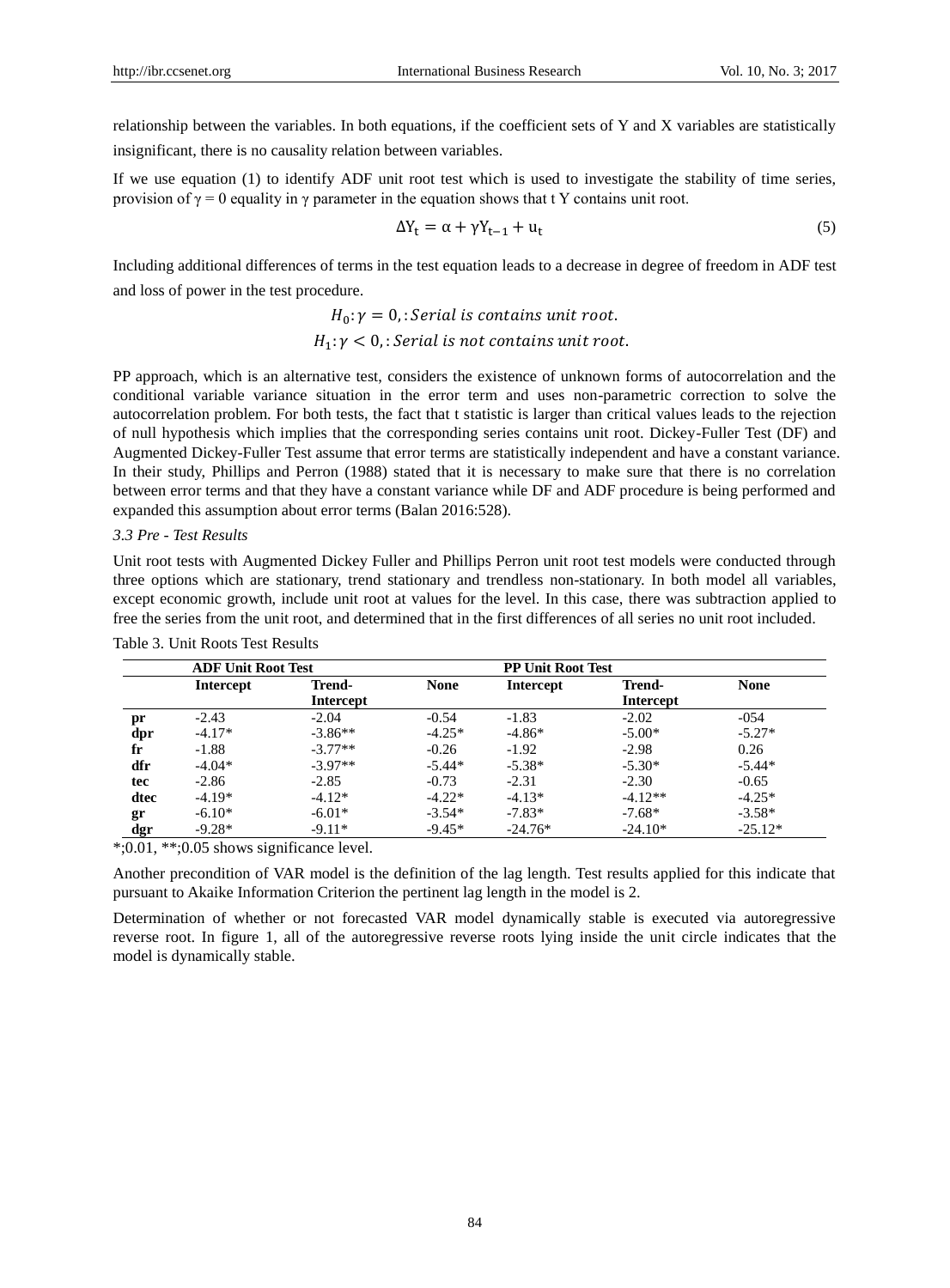#### Inverse Roots of AR Characteristic Polynomial



Figure 1. Dynamic Stability Graph

Two significant hypothesis of VAR model is the absence of the autocorrelation and heteroscedasticity issues in the error terms. Lastly, autocorrelation and heteroscedasticity test results of the model are shown in Table 4.

Table 4. Autocorrelation and Varying Variance Test Results

|                   | <b>Autocorrelation Test (LM Test)</b> |                    |
|-------------------|---------------------------------------|--------------------|
| Lag               | LM Stat.                              | <b>Prob. Value</b> |
|                   | 16.05935                              | 0.4488             |
|                   | 8.975984                              | 0.9144             |
|                   | 16.96004                              | 0.3882             |
|                   | Varving Variance Test (Joint Test)    |                    |
| <b>Che-Square</b> | df                                    | Prob. Value        |
| 163.0039          | 160                                   | 0.4191             |

LM test statistics where the existence of autocorrelation is examined and p value is bigger than 0.05 in Table 3 indicate that there is no autocorrelation issue. In addition to this, it is evident from the results of the joint test conducted to examine the heteroscedasticity issue in the model with chi-square probability value is bigger than 0.05 that there is no heteroscedasticity problem in the model.

#### *3.3 Granger Causality Analysis Results*

To determine causality relations between the variables of political stability, financial stability, export of advanced technology and economic growth that are used in the study Granger causality analysis method was used. Statistical data obtained as result of Granger causality analysis where the lag length (2) that determined in the framework of VAR model was used are shown in Table 5.

|      | dpr  |      |      | dfr  |       |      | dtec |      |      | 2r   |      |      |
|------|------|------|------|------|-------|------|------|------|------|------|------|------|
|      | dfr  | dtec | dgr  | dpr  | dtec  | dgr  | dpr  | dfr  | Dgr  | dpr  | dtec | dfr  |
| cq   | 4.60 | 6.05 | 1.39 | 5.38 | 11.23 | 13.3 | 5.53 | 0.93 | 2.78 | 5.43 | 3.19 | 8.48 |
| s.d. |      |      |      |      |       |      | ∼    |      |      |      |      |      |
| 0.d  | 0.09 | 0.04 | 0.49 | 0.06 | 0.00  | 0.00 | 0.06 | 0.62 | 0.24 | 0.06 | 0.20 | 0.01 |

According to Granger causality analysis results, in the model of political stability as an independent variable, a causality relationship from financial stability and export of advanced technology to political stability was detected. In the model where the export of advanced technology is an independent variable, a causality relation from political stability to advanced technology stability was determined. In the model of economic growth as an independent variable, there is a causality relation of political stability and financial stability to economic growth. All these relations are shown more clearly in Figure 2.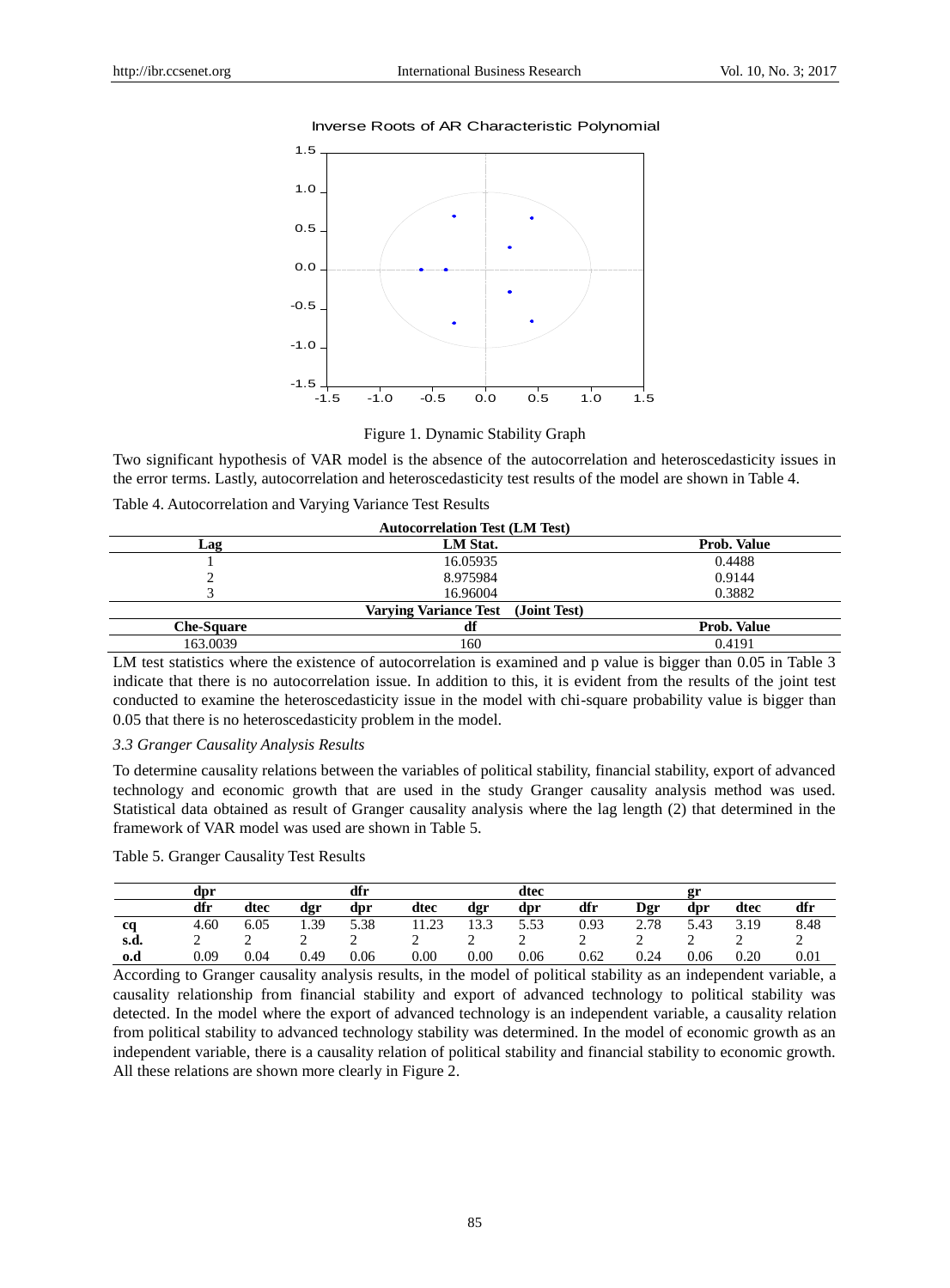

Figure 2. Relationship Granger Causality

The main purpose of the study is by determining the relation of political and financial stability with technological advancement based on the fact that technological advancement is a component that supports economic growth, to contribute to the development of this important factor of the economy. The results of causality analysis that conducted for the purpose indicate that the political stability in the country supports technology exports, and the export of advanced technology supports financial stability. With bi-directional causality relation between financial stability and economic growth added to these results, it is clearly seen that technological advancement supports economic growth through the financial stability. Additionally, investment in advanced technology of the country is an important variable to ensure political and financial stability. These circular results between stability-technological advancement and economic growth reveal the importance of the interaction of political and financial stability with technological advancement in ensuring economic growth as a final goal of country's economic policies. The political stability provided in the country, protection of property rights, governance stability, corruption, domestic and foreign unrest ensure that technological advancement and human capital remain in the country. Technological advancement that lies in the basis of economic growth brings financial stability providing a competitive advantage and investment increase and stable financial and political order ensures economic growth. Especially the causality relation from technological advancement to financial stability reveals influential channel of human capital on economic growth. On the other hand, mutual causality between technological advancement and political stability indicates that stability on the legal grounds is an important element that had the effect on the notion of human capital, at the same time, technological advancement is an important element that has the effect in creating the legal ground. Additionally, the relation of political stability with economic growth indicates that technological advancement is another channel between economic growth and political stability.

The impulse response of other variables to one standard error shock in the export of advanced technology and impulse responses of technology export to one standard error shock in other variables are shown in Figure 3 function graphics on action and reaction.

Here, the sequence of variables that are in causality relation obtained with VAR model is important. The action and reaction method which eliminates the sequencing problem was utilized and confidence intervals are used as +-2. According to action and reaction function graphics, first, to one standard error shock in technology export the political stability and financial stability reacts negatively up to four terms and as of this period this action turns to positive. Economic growth at the beginning reacts negatively, and the reaction turns into positive and continues with fluctuations.

Secondly, to one standard error shock in political stability, the advanced technology export reacts positively up to four terms, and later on, this reaction turns into negative. The reaction of technology export to one unit shock is negative in general sense. Lastly, it reacts positively to a shock occurred in economic growth.

With the determination of causality relations, another analysis that was made within the context of variables of political and financial stability that determined as a channel influencing the technological advancement and economic growth is variance separation. Obtained variance separation results are shown in Table 5.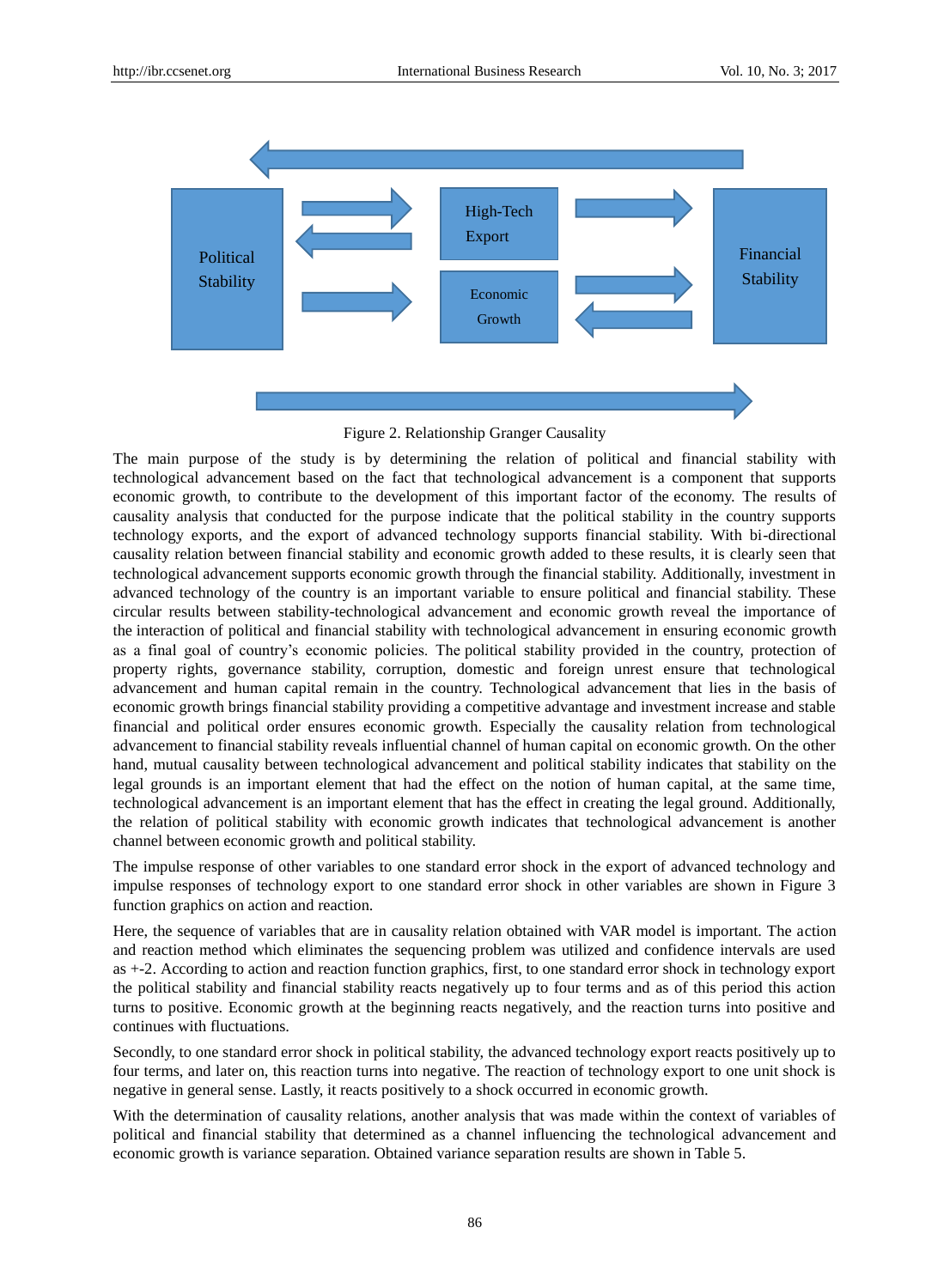

Response to Generalized One S.D. Innovations  $\pm 2$  S.E. Response to Generalized One S.D. Innovations  $\pm 2$  S.E.

Figure 3. Impulse-Response Functions

Table 5. Variance Decomposition Results

|               |          | <b>Dtec</b> |          |          |          |  |
|---------------|----------|-------------|----------|----------|----------|--|
| Period        | S.E.     | dpr         | dtec     | dfr      | gr       |  |
| 10            | 0.761781 | 13.17811    | 76.10155 | 6.532370 | 4.187970 |  |
|               |          |             |          | Dpr      |          |  |
| Period        | S.E.     | dpr         | dtec     | dfr      | dgr      |  |
| 10            | 1.424666 | 73.76699    | 14.11063 | 6.500953 | 5.621428 |  |
|               |          |             |          | Dfr      |          |  |
| <b>Period</b> | S.E.     | dpr         | dtec     | dfr      | dgr      |  |
| 10            | 3.361505 | 9.115310    | 24.72620 | 47.55592 | 18.60258 |  |
|               |          |             |          | Dgr      |          |  |
|               |          |             |          |          |          |  |
| <b>Period</b> | S.E.     | dpr         | dtec     | dfr      | dgr      |  |

With the variance separation, according to the model where the export of advanced technology is an independent variable, at the end of 10 periods the changes in technological advancement were caused by political stability by 13.17%, by financial stability by 6.53%, by economic growth by 4.18%. On the other hand, 34.80% of economic growth was explained with technological advancement, 25.18% with financial stability, 13.98% political stability. This makes the acceptance of hypothesis stating that technological advancement is an important dynamic of economic growth, which was the starting point of the study accurate. On the other hand, at the point of answering the question of whether or not political and financial stability has effect on the explanatory power, which the study was built upon, it was found accurate that technological advancement has the highest explanatory power on financial stability with the rate of 24.72% and on political stability 24.72%. These results indicate that technological advancement is a significant factor in economic growth and the financial and political stability that provided in the process are effective channels.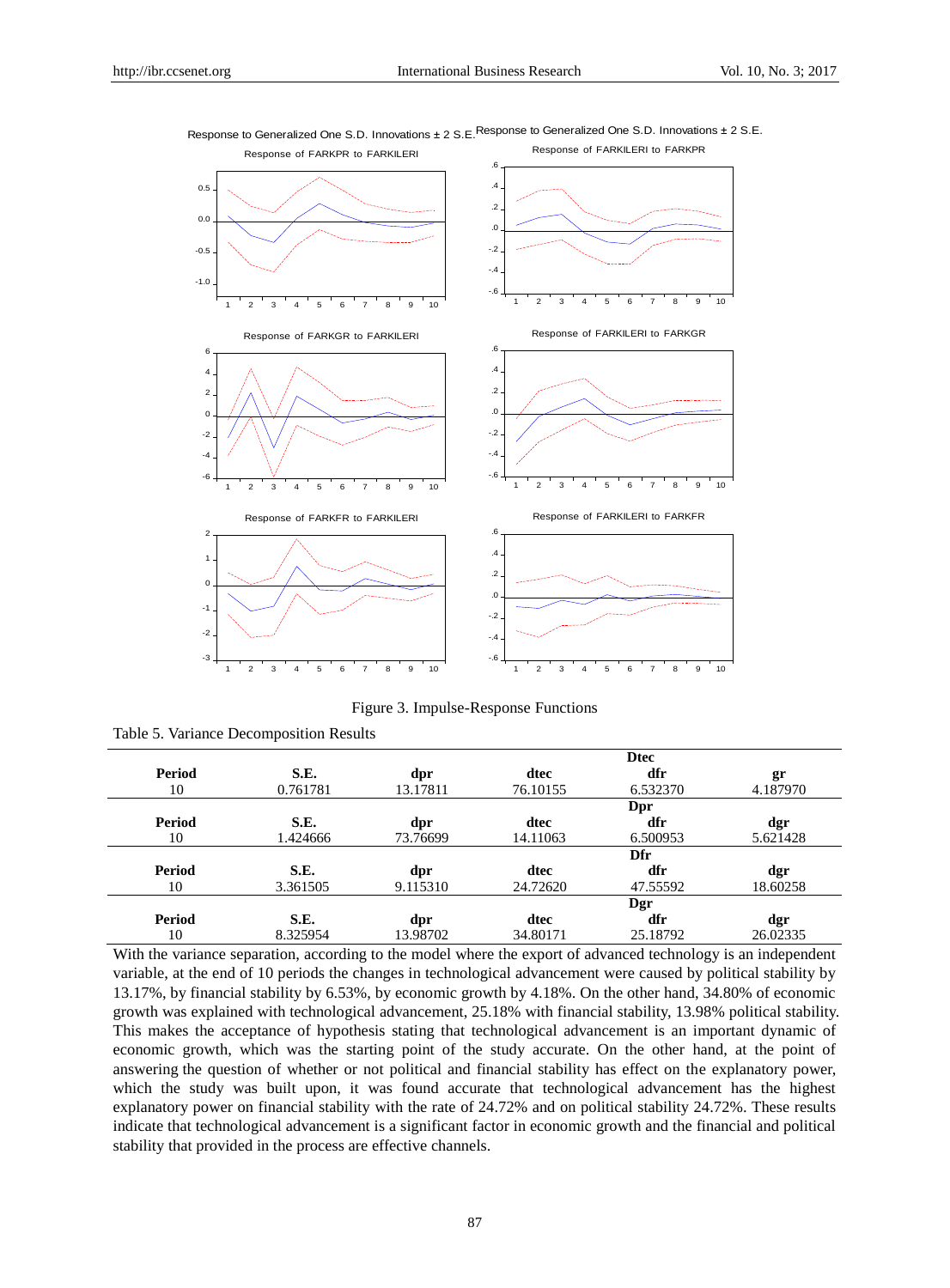#### **4. Conclusion**

The concept of technological progress, one of the main determinants of economic growth, is closely related to economic growth as well as many economic indicators in today's economies. In the frame of its importance, in this study, at the point of technological progress to increase economic growth, the parameters with which it has interacted has been examined in terms of stability and the ways of ensuring a more sound technological progress and a stable economic growth by determining stability elements that support technological progress and also the growth have been questioned.

According to the results of the causality analysis conducted within the scope of the study, it is understood that the technological progress which is detected to be in a reciprocal interaction with political stability contributes to economic growth through this factor (also, according to the causality relation with economic growth). At the same time, the results of variance research support the results achieved by the causality analysis with the fact that the changes in the exports of high technology are explained by the political stability to the greatest extent and correspondingly, the changes in the political stability are explained by high technology exports to the greatest extent. In addition, the fact that the changes in economic growth are explained by high-technology exports to the greatest extent and the political stability has a high share of 13.98% suggests that the channel of political stability is effective in the relationship between technological progress and economic growth.

Another result of causality analysis is the relationship detected between high technology exports and financial stability. At the same time, the relation of causality from financial stability to economic growth supports the acceptance of financial stability as a cannel between technological progress and economic growth. In addition, the results of the variance research show that the changes in financial stability are explained by high-technology exports at the highest rate after itself, and the changes in economic growth are explained by financial stability at the highest rate after itself. In this case, the finding that financial stability is a cannel between economic growth and technological progress gains accuracy.

In the context of the conclusions, strengthening the legal basis to achieve / increase technological progress as an important factor on economic growth of the country is closely related to the achievement of political stability. Moreover, the technological progress is important in ensuring political stability. Thus, ensuring technological progress and its effective use in economic growth are closely related to the political stability of the country. In this context, improvement of the government stability, evaluated within the scope of data content of the political stability used in the analysis, socioeconomic conditions, investment opportunities, internal threats, external threats, corruption, military policies, regional policies, rule of law and ethnic tension factors will strengthen the relationship between technological progress and economic growth in the country, thus this will affect these parameters positively. On the other hand, the financial stability, provided by technological progress, will ensure the support for the economic growth. Achieving stability in total external debt as a percentage of GNP, evaluated within the scope of the financial stability data, total external debt service as a percentage of total exports, current accounts as a percentage of total exports, accurate international liquidity on a monthly basis of at the time of imports, exchange rate stability factors as percentage change will be beneficial in economic growth process.

#### **References**

- Aghion, P., & Howitt, P. (1992). A Model of Growth Trough Creative Destruction. *Econometrica*, *60*(2), 323-351. https://doi.org/10.2307/2951599
- Almeida, A., & Teixeria, A. C. (2007). Does Patenting Negatively Impact on R&D Investment? An International Panel Data Assessment, *FEP Working Papers, 255.* http://www.fep.up.pt/investigacao/workingpapers/07.12.07\_wp255.pdf
- Amaghouss, J., & Ibourk, A. (2013). Entrepreneutial Activities, Innovation and Economic Growth: The Role of Cyclical Factors, Evidence from OECD Countries for the Period 2001-2009. *International Business Research, 6*(1), 153-162.
- Balan, F. (2016). Politik İstikrar ve Devlet Harcamaları İlişkisi: 1986-2013 VAR Analizi. *Yönetim Bilimleri Dergisi, 14*(27), 519-537.
- Chesbrough, H. (2003). Open Innovation: The New Imperative for Creating and Profiting from Technology, Harvard Business School Press Boston, USA.
- Chesbrough, H. (2006). Open innovation: a new paradigm for understanding industrial innovation. Open innovation: Researching a new paradigm, 1-1.
- Dam, M. M., & Yıldız, B. (2016). BRICS-TM Ülkelerinde AR-GE VE İnovasyonun Ekonomik Büyüme Üzerine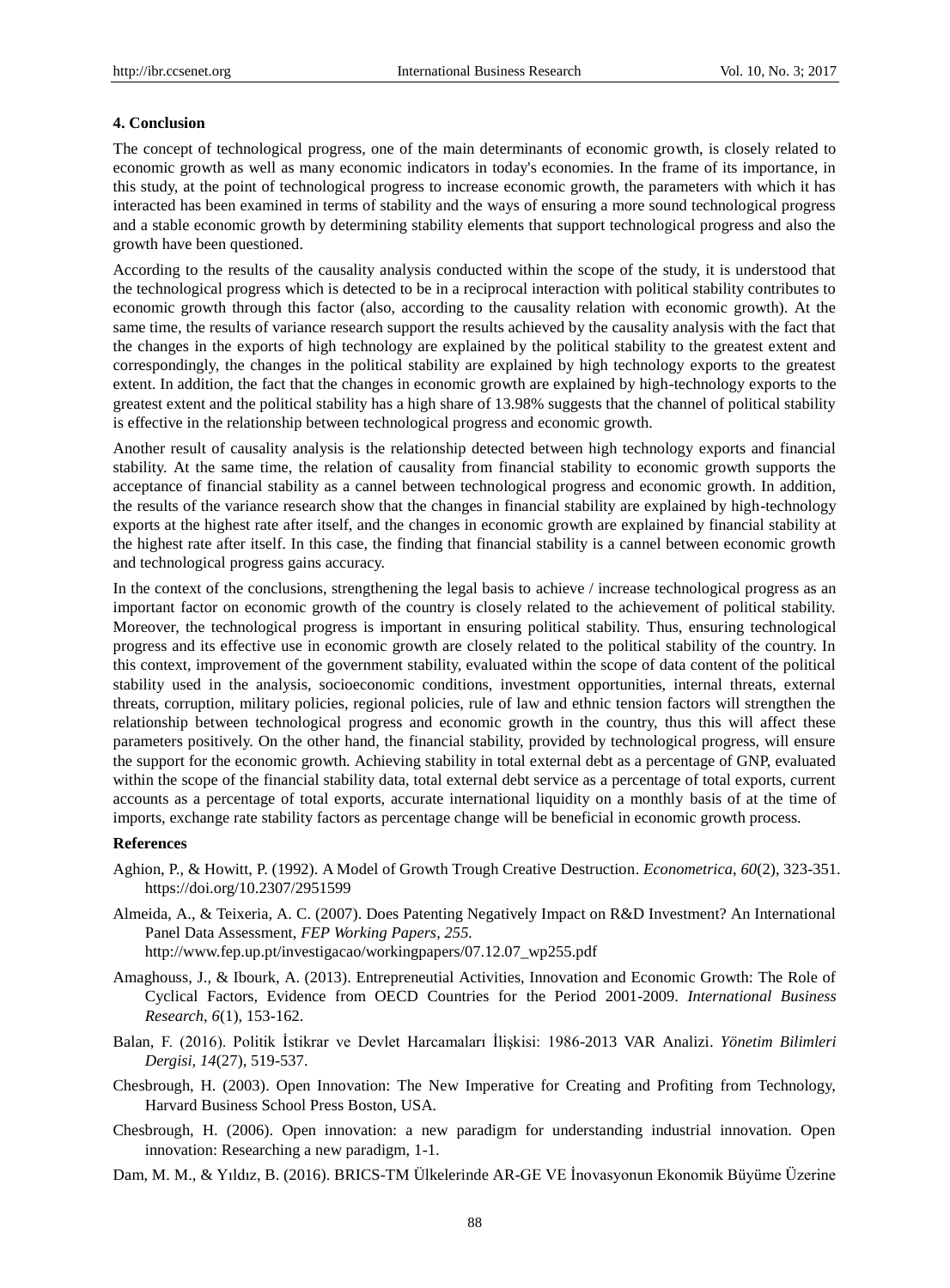Etkisi: Ekonometrik Bir Analiz. *Akdeniz İİBF Dergisi, 33,* 220-236. http://iibf.akdeniz.edu.tr/wp-content/uploads/2016/04/33.220-236.pdf

- Erdem, E., & Köseoğlu, A. (2014). Teknolojik Değişim ve Rekabet Gücü İlişkisi: Türkiye Üzerine Bir Uygulama, *Bilgi Ekonomisi ve Yönetimi Dergisi*, *IX*(I), 51-68. http://dergipark.ulakbim.gov.tr/beyder/article/view/5000098634
- Erdil, E., Türkcan, B., & Yetkiner, H. (2009). Does Information and Communication Technologies Sustain Economic Growth? Underdevelopment and Developing Countries Case. *Science and Technology Policies Research Center Working Paper Series, 9*(3), 1-16. http://stps.metu.edu.tr/sites/stps.metu.edu.tr/files/0903\_0.pdf
- Falk, M. (2009). High-Tech Exports and Economic Growth in Industrialized Countries. *Applied Economics Letters, 16*(10), 1025-1028. http://dx.doi.org/10.1080/13504850701222228
- Grossman, G. M., & Helpman, E. (1991). Quality Ladders in the Theory of the Growth. *The Review of Economic Studies, 58*(1), 43-61. https://doi.org/10.2307/2298044
- Göçer, İ. (2013). AR-GE Harcamalarının Yüksek Teknolojili Ürün İhracatı, Dış Ticaret ve Ekonomik Büyüme Üzerindeki Etkileri. *Maliye Dergisi,* Sayı: *165,* 215-240. https://dergiler.sgb.gov.tr/calismalar/maliye\_dergisi/yayinlar/md/165/165-11.pdf
- Gujarati, D. N. (2001). Temel Ekonometri, Çeviri: Ümit Şenesen, Gülay Günlük Şenesen, Literatür Yayıncılık.
- Güloğlu, B., & Tekin, R. B. (2012). A Panel Causility Analysisof the Relationship Among Research and Development, Innovation and Economic Growth in High Income OECD Countries. *Eurasian Economic Review*, *2*(1), 32-47.
- Işık, C. (2014). Patent Harcamaları ve İktisadi Büyüme Arasındaki İlişki: Türkiye Örneği. *Sosyoekonomi, 21*(2), 70-86. http://dx.doi.org/10.17233/se.58047
- Işık, N., & Kılınç, E. C. (2016). İnovasyon-Temelli Ekonomi: Seçilmiş Ülkeler Üzerine Bir Uygulama, *Anadolu Üniversitesi Sosyal Bilimler Dergisi, 16*(1), 13-28. http://dergipark.ulakbim.gov.tr/ausbd/article/view/5000186972
- Kılavuz, E., & Altay, T. B. (2012). Export and Economic Growth in the Case of the Manufacturing Industry: Panel Data Analysis of Developing Countries. *International Journal of Economic and Financial Issues, 2*(2), 201-215. http://www.econjournals.com/index.php/ijefi/article/view/175
- Lucas, R. (1988) On the Mechanics of Economic Development. *Journal of Monatary Economics, 22,* 3-42. https://doi.org/10.1016/0304-3932(88)90168-7
- Malatyalı, Ö. (2016). Teknoloji Transferinin Ekonomik Büyüme Üzerine Etkisi: Türkiye Örneği 1989-2014, *Kastamonu Üniversitesi İİBF Dergisi, Sayı: 13,* 6-73. http://iibf.kastamonu.edu.tr/images/dergi/s13/sayi.13.mak.5.pdf
- Mucuk, M., & Alptekin V. (2008). Türkiye'de Vergi ve Ekonomik Büyüme İlişkisi: VAR Analizi (1975-2006), *Maliye Dergisi, Sayı: 155,* 159-174. https://dergiler.sgb.gov.tr/calismalar/maliye\_dergisi/yayinlar/md/155/10.Mehmet.MUCUK\_Volkan.ALPTE KIN.pdf
- Posner, M. V. (1961). International Trade and Technical Change. *Oxford Economic Papers, 13*(3), 321-343. http://www.jstor.org/stable/2662034?seq=1#page\_scan\_tab\_contents
- Romer P. M. (1989). What Determines the Rate of Growth and Technological Change? *World Bank WorkingPaper, 279.*

http://citeseerx.ist.psu.edu/viewdoc/download?doi=10.1.1.661.2385&rep=rep1&type=pdf

- Romer, P. M. (1990). Endogenous Technological Change. *The Journal of Political Economy, 98*(5), 71-102. https://doi.org/10.1086/261725
- Sungur, O., Aydın, H. İ., & Eren, M. V. (2016). Türkiye'de AR-GE, İnovasyon, İhracat ve Ekonomik Büyüme Arasındaki İlişki: Asimetrik Nedensellik Analizi, *Süleyman Demirel Üniversitesi İİBF Dergisi, 21*(1), 173-192.

http://iibfdergi.sdu.edu.tr/assets/uploads/sites/352/files/yil-2016-cilt-21-sayi-1-yazi10-10032016.pdf

Tüylüğlu, Ş., & Saraç Ş. (2012). Gelişmiş ve Gelişmekte Olan Ülkelerde İnovasyonun Belirleyicileri: Ampirik Bir Analiz, *Eskişehir Osmangazi Üniversitesi İİBF Dergisi, 7*(1), 39-74.